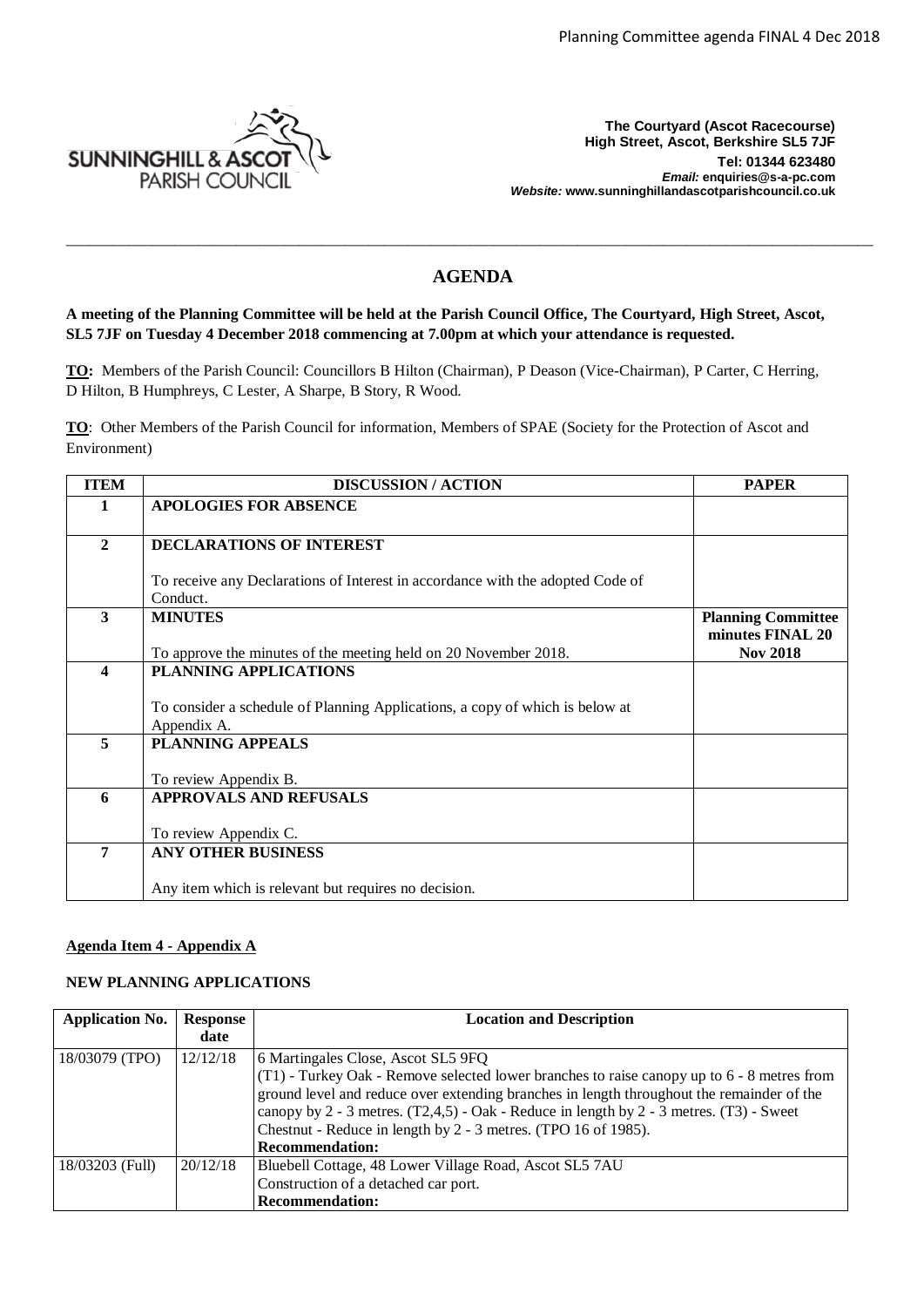| 18/03256 (Full) | 17/12/18 | Hunters Manor, Bagshot Road, Ascot SL5 9JG                                                       |
|-----------------|----------|--------------------------------------------------------------------------------------------------|
|                 |          | Single storey rear extension, following demolition of the existing conservatory.                 |
|                 |          | <b>Recommendation:</b>                                                                           |
| 18/03281 (Full) | 17/12/18 | 7 Silwood Close, Ascot SL5 7DX                                                                   |
|                 |          | Single storey side extension.                                                                    |
|                 |          | <b>Recommendation:</b>                                                                           |
| 18/03310 (Full) | 18/12/18 | 12 Oriental Road, Ascot SL5 7AY                                                                  |
|                 |          | Single storey rear extension, single storey front porch, raise height of existing roof, 1 No.    |
|                 |          | front rooflight, 2 No. front and 3 No. rear dormers, alterations to fenestration and detached    |
|                 |          | garage.                                                                                          |
|                 |          | <b>Recommendation:</b>                                                                           |
| 18/03317 (Full) | 12/12/18 | 59 Lower Village Road, Ascot SL5 7AF                                                             |
|                 |          | Single storey side extension.                                                                    |
|                 |          | <b>Recommendation:</b>                                                                           |
| 18/03320 (Full) | 18/12/18 | 9 Francis Chichester Close, Ascot SL5 9AG                                                        |
|                 |          | Single storey side and rear extensions and increase boundary wall along public footpath.         |
|                 |          | <b>Recommendation:</b>                                                                           |
| 18/03353 (Full) | 18/12/18 | 4 Fox Covert Close, Ascot SL5 9PA                                                                |
|                 |          | Garage conversion, new front porch, part single part two storey side/rear extension with         |
|                 |          | Juliette balcony and extension to existing front dormer.                                         |
|                 |          | <b>Recommendation:</b>                                                                           |
| 18/03376 (Full) | 20/12/18 | Beechwood, Coronation Road, Ascot SL5 9LP                                                        |
|                 |          | Part single part two storey front/side extension with rear balcony, single storey rear extension |
|                 |          | and new detached double garage with habitable space at first floor.                              |
|                 |          | <b>Recommendation:</b>                                                                           |
| 18/03387 (Full) | 20/12/18 | Fircroft, Kiln Lane, Winkfield, Windsor SL4 2DU                                                  |
|                 |          | Single storey side/rear extension, following demolition of the existing garage.                  |
|                 |          | <b>Recommendation:</b>                                                                           |
| 18/03399 (Full) | 21/12/18 | Applecross House, Ravensdale Road, Ascot SL5 9HL                                                 |
|                 |          | Replacement roof with new roof lantern.                                                          |
|                 |          | <b>Recommendation:</b>                                                                           |

Elizabeth Yates, Clerk to the Council, Sunninghill and Ascot Parish Council, 27 November 2018.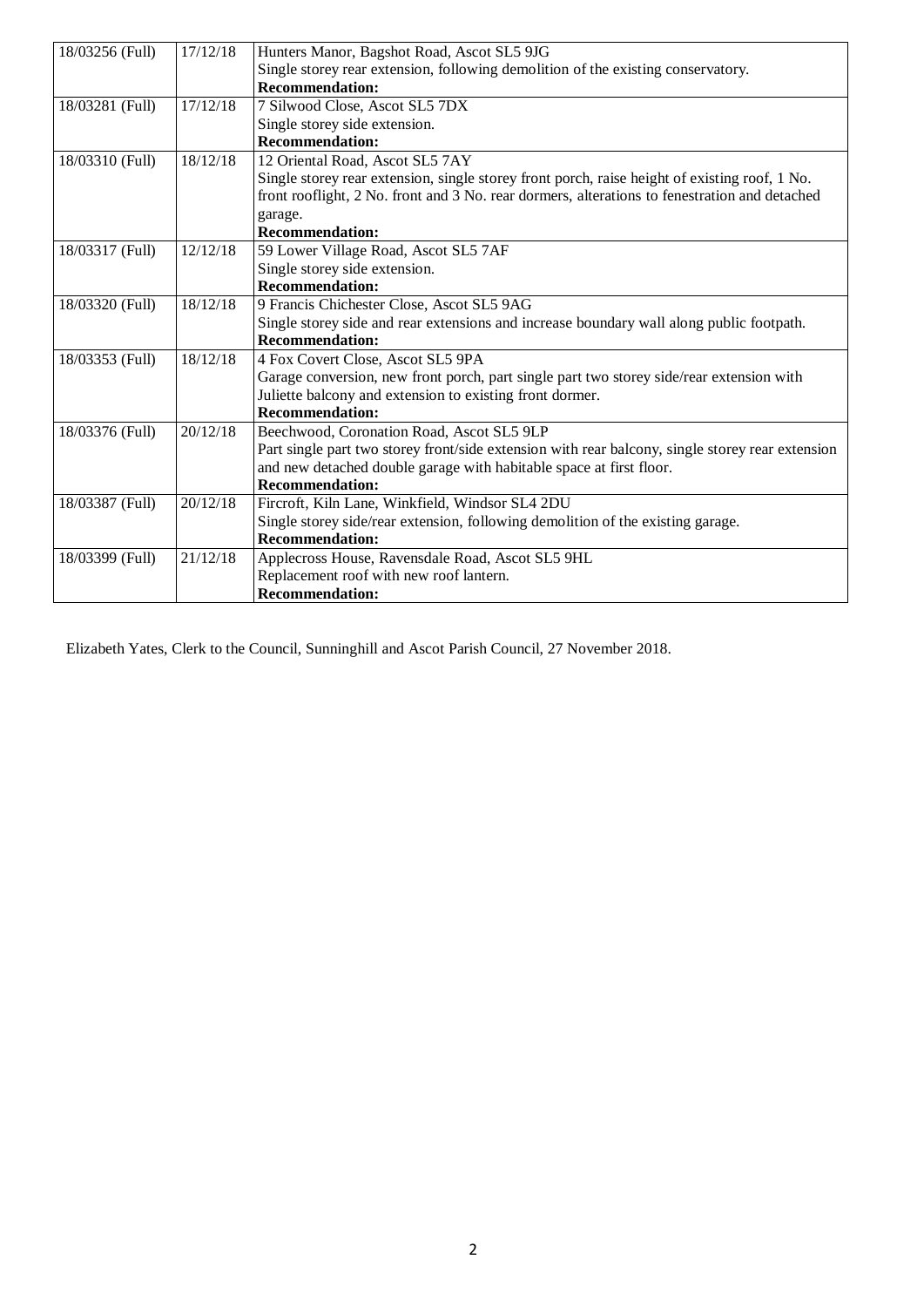# **Agenda Item 5 - Appendix B**

## **PLANNING APPEALS**

18/01673 APP/T0355/W/18/3215559 Land To The Rear of 4 And 5 Claver Drive, Ascot. Appeal to be decided on the basis of an exchange of Written Representations by 19 December 2018. **Recommendation:** 

#### **Agenda Item 6 - Appendix C**

## **APPROVALS AND REFUSALS**

#### *Week ending 16 November 2018*

Application Number: 18/02466 Type: TPO Proposal: Silver Birch - Fell (TPO 3 of 2015). Location: 28 Llanvair Drive, Ascot SL5 9HT Decision: Application refused Parish Council Recommendation: Objections

#### *Week ending 23 November 2018*

Application Number: 18/02729 Type: Full Proposal: Ascot Racecourse, High Street, Ascot SL5 7JX Location: Replacement glazing to Royal Ascot boxes. Decision: Application permitted Parish Council Recommendation: No objections

Application Number: 18/02848 Type: Full Proposal: Reconfiguration of the driveway Location: 9 Ancaster Drive, Ascot SL5 8TR Decision: Application permitted. Parish Council Recommendation: No objections

Application Number: 18/02466 Type: TPO Proposal: Silver Birch -Fell (TPO 3 of 2015). Location: 28 Llanvair Drive, Ascot SL5 9HT Decision: Application refused Parish Council Recommendation: Objections

Application Number: 18/02536 Type: Full Proposal: Part single part two storey rear extension, following demolition of the existing single storey rear element. Location: 65 Bouldish Farm Road, Ascot SL5 9EW Decision: Application permitted Parish Council Recommendation: No objections

Application Number: 18/02577 Type: Full Proposal: Single storey side and rear extension following demolition of existing conservatory Location: 8 Stanmore Close, Ascot SL5 9EU Decision: Delegated Parish Council Recommendation: No objections but concerns raised